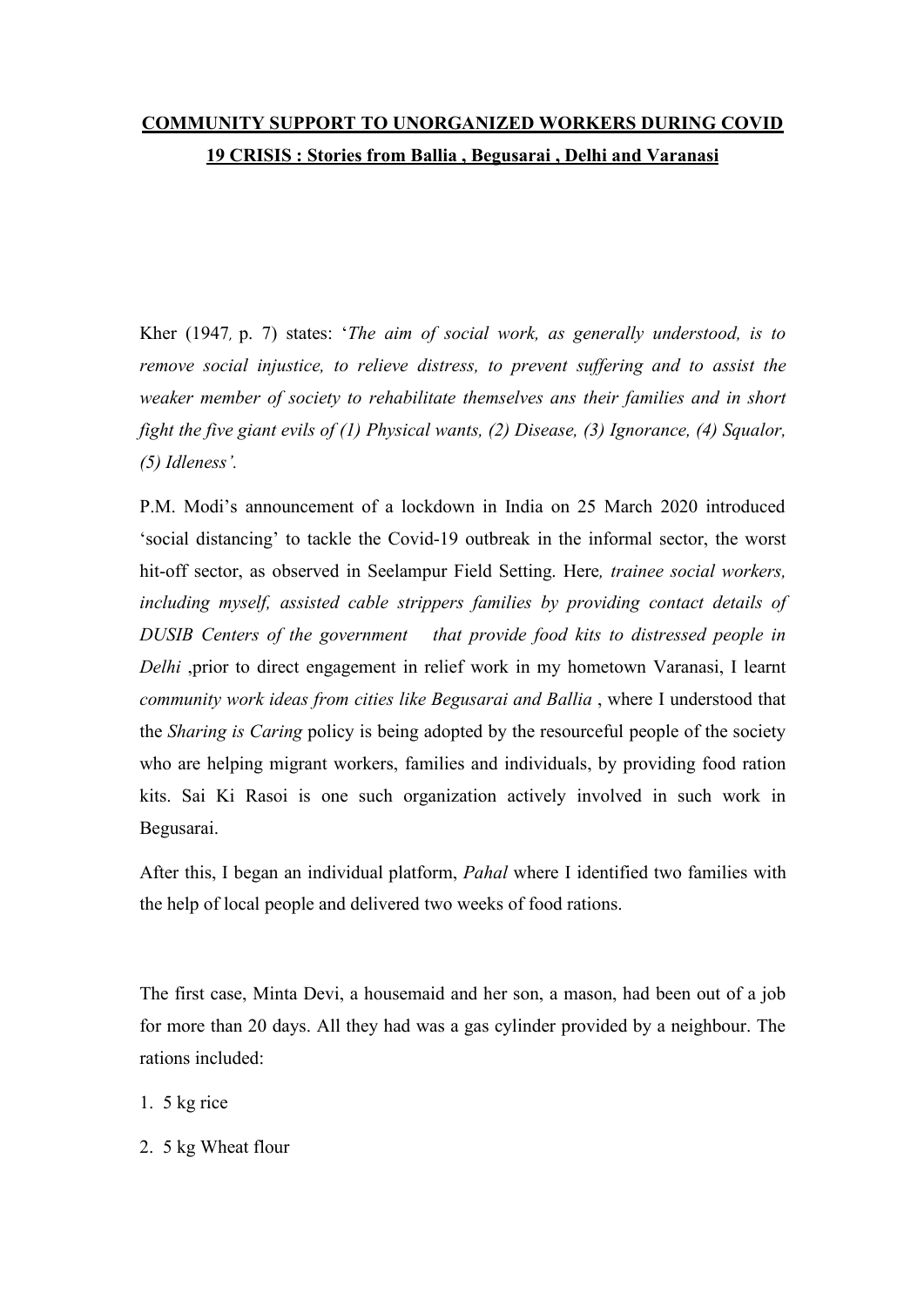- 3. 1 kg pigeon pea
- 4. 1 bottle mustard oil
- 5. 500/- given to buy vegetables

The second case involves an 80 year-old lady, abandoned by her family. She isblind in one eye, begs, and lives in a rented room. I decided to assist her. Local people helped ask what she needed. She said that she usually did not cook and only eat either flattened rice or parched paddy. Thus, I purchased:

- 1. 1 kg of flattened rice
- 2. 1 kg of parched paddy
- 3. Two packets of biscuits
- 4. 1 kg of sugar
- 5. and 500/-

Later on trainee I found the names of organizations providing relief aid to poor sections of Varanasi, and passed on contact details to assist these two families, and others in need.

These organisations are:

- Sajha Sanskriti Manch
- Jan Vikas Samiti
- Rotary Club
- $\checkmark$  Bharat Sevashram Sangh
- Diksha Mahila Kalyan Shodh Sansthan
- $\checkmark$  Kashi Mumukshu Bhawan